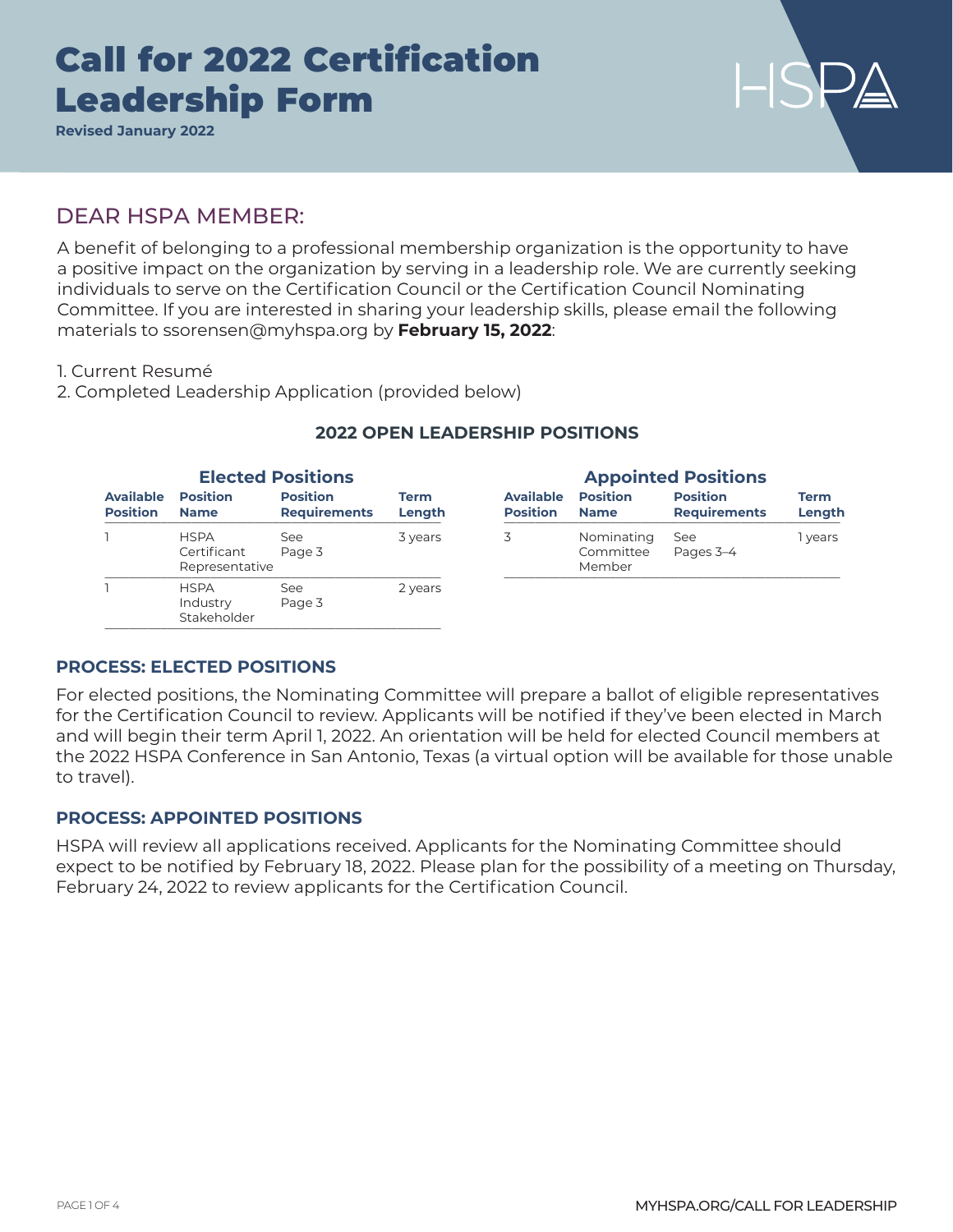**Revised January 2022**



## THIS APPLICATION IS FOR THE POSITION OF (please select ONE):

### **Elected Positions**

o HSPA Certification Council Certificant Representative (3-year term)

 $\bigcirc$  HSPA Certification Council Industry Stakeholder (2-year term)

### **Appointed Positions**

o HSPA Certification Council Nominating Committee Member (1-year term)

### **Please attach a resumé along with responses to the following questions:**

### 1. GENERAL QUESTIONS FOR ALL CANDIDATES

- a. What are your reasons for wishing to volunteer in the role for which you are applying?
- b. What volunteer activities have you been involved in with HSPA and/or the certification community at large?
- c. Do you have a potential conflict of interest in either your current professional or another volunteer role that could affect your capacity to serve in any of the positions for which you are applying? If so, please disclose.
- d. What challenges or opportunities do you believe HSPA's Certification Council is currently facing? What challenges or opportunities do you anticipate the Certification Council confronting in the future?

### **Applicants are not required to have experience in every area to be considered.**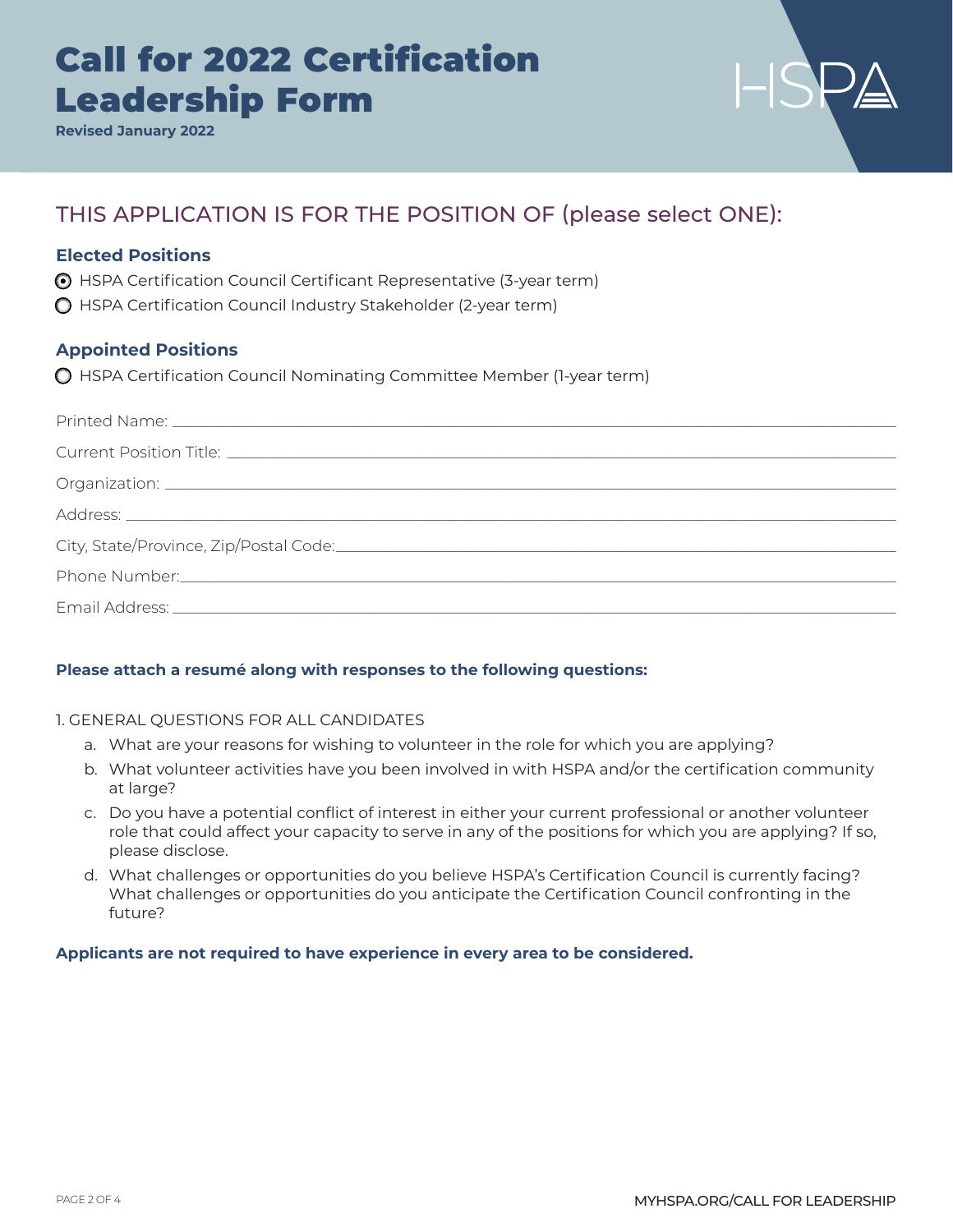**Revised January 2022**

### **ELECTED POSITIONS**

### CERTIFICATION COUNCIL

Function

The Certification Council is responsible for the essential decisions related to the development, administration, and ongoing maintenance of the certification programs.

Duties and Responsibilities

- Establishing the policies and procedures for granting certification, including compliance with eligibility requirements.
- Establishing the policies and procedures for maintaining certification, including re-certification requirements.
- Defining, expanding and/or reducing the scope of the certification programs.
- Establishing policies and procedures for suspending or withdrawing certification, including the oversight of all disciplinary investigations and actions related to certificants.
- Developing, maintaining, administering, and scoring the examinations in a manner consistent with generally accepted psychometric principles to ensure that all examinations are reasonably valid and reliable.
- Establishing and enforcing a Code of Conduct for individuals holding the credentials.
- Proposing a budget for the operation of the certification program.
- Providing oversight to all certification program committees and establishing and overseeing committees as needed.
- Establishing and implementing policies and procedures for, and overseeing the ongoing operational processes of, the certification programs.

### **CERTIFICANT REPRESENTATIVE QUALIFICATIONS:**

- All will hold the CRCST credential in good standing, at least 1 each must hold the CIS, CER, and CHL certification.
- Previous experience as an examination development committee member, or Subject Matter Expert, is preferred but not required
- A minimum of 3-5 years of central service experience is preferred, but not required.

### **INDUSTRY STAKEHOLDER REPRESENTATIVE QUALIFICATIONS:**

- Industry representatives who represent appropriate stakeholder groups such as (but not limited to) hospital administrators, Infection Prevention Specialists, or representatives from such associations as AORN, AAMI, or AST.
- May be HSPA members, but membership is not required.